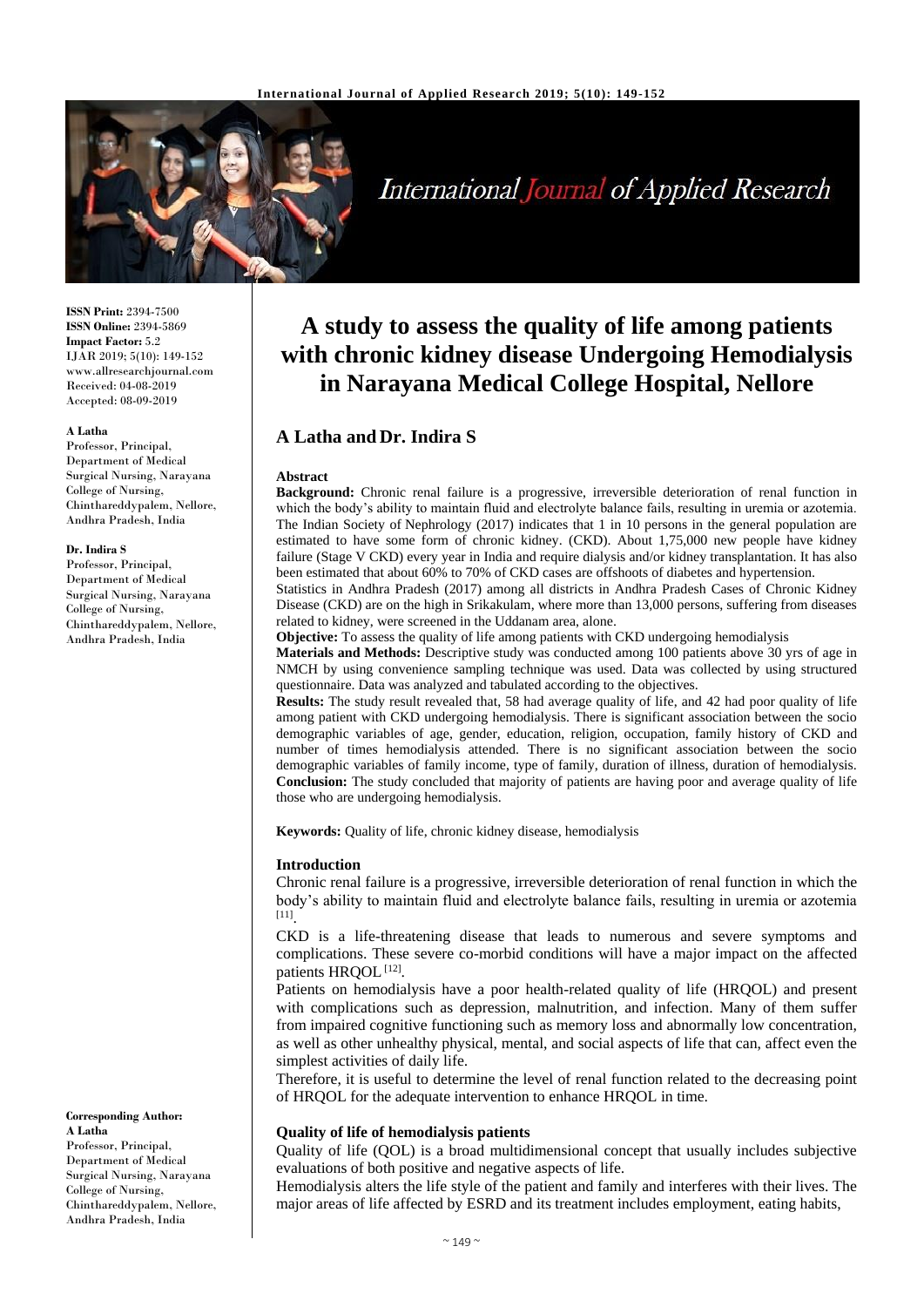Vacation activities, sense of security, self-esteem, social relationships, and the ability to enjoy life.

Due to these reasons, the physical, psychological, socioeconomic, and environmental aspects of life are negatively affected, leading to compromised QOL.

## **Need for the study**

WHO- Conducted a study, Global burden of disease in 2015, 1.2 million people died from kidney failure, an increase of 32% since 2005.

According to the national kidney fact sheet, 2017. 30 million people are estimated to have CKD. 48% of those with severely reduced kidney function but not on dialysis are not aware of having CKD. Most people (96%) with kidney damage or mildly reduced kidney function are not aware of having CKD.

The Indian Society of Nephrology (2017) indicate that 1 in 10 persons in the general population are estimated to have some form of chronic kidney. (CKD). About 1,75,000 new people have kidney failure (stage V CKD) every year in India and require dialysis and/or kidney transplantation. It has also been estimated that about 60% to 70% of CKD cases are offshoots of diabetes and hypertension.

Statistics in Andhra Pradesh (2017) among all districts in Andhra Pradesh Cases of Chronic Kidney Disease (CKD) are on the high in Srikakulam, where more than 13,000 persons, suffering from diseases related to kidney, were screened in the Uddanam area, alone.

#### **Problem statement**

A study to assess the quality of life among patients with Chronic Kidney Disease undergoing hemodialysis in NMCH Nellore.

#### **Objectives**

- 1. To assess the quality of life among patients with CKD undergoing hemodialysis.
- 2. To find out the association between the quality of life among patients with CKD undergoing hemodialysis with their selected socio demographic variables.

#### **Assumption**

CKD Patients undergoing hemodialysis may have good quality of life.

## **Delimitation**

The study will be conducted only in dialysis unit, NMCH. Sample size 100 only. Duration is 2wk.

#### **Projected outcomes**

The study would help to assess the quality of life among CKD Patients undergoing hemodialysis in NMCH.

#### **Materials and Methods**

**Research approach:** Quantitative research approach **Research design:** Cross sectional descriptive research design.

## **Setting of the study**

**Research setting:** The study was conducted in dialysis unit at Narayana Medical College Hospital, Nellore. The hospital comprises 1700 beds with all specialties and well equipped with modern equipments and standard procedure It was

located in  $2<sup>nd</sup>$  floor super specialty with 22 beds and 20 dialysis machine and everyday minimum 60 patients and maximum 80 patients are getting admission for hemodialysis.

## **Population**

**Target population:** Patients with CKD undergoing hemodialysis.

**Accessible population:** Patients who were admitted with CKD undergoing hemodialysis in NMCH.

**Sample:** The sample was patients with CKD undergoing hemodialysis admitted in hemodialysis unit, NMCH who fulfill the inclusion criteria.

**Sampling techniques:** Non probability convenience sampling technique was used

**Sample size:** The sample size of the study was 100 participants.

#### **Sampling criteria**

#### **Inclusion criteria**

Age above 30 years Both gender Patients with CKD undergoing hemodialysis Who can speak and understand English and Telugu Who are willing to participate in the Study

#### **Exclusion criteria**

Who are less than 20 yrs. Patients with neurological problem Unconscious patients Patient with mental illness.

## **Description of Tool PART-I: Socio demographic variables**

Age, gender, education, religion, occupation, income, marital status , type of family , co-morbid disease, history of CKD, Duration of illness, Duration of hemodialysis, No of hemodialysis attended.

#### **PART-II**

Modified Quality of life scale was used. (WHOQOL-BRIEF).

**Data Analysis:** Data was analyzed by using descriptive and inferential statistics.

This chapter deals with analysis and interpretation of data analysis based on the objectives of the study. The data was collected from the patients receiving hemodialysis on Quality of life in Narayana Medical College Hospital Nellore.

**Section 1-** Frequency and percentage distribution of socio demographic variables of patients receiving hemodialysis.

**Section II-** Frequency and percentage distribution of quality of life among patients on hemodialysis

**Section III-** Association between the quality of life among patients on hemodialysis with selected socio demographic variables of patients with CKD.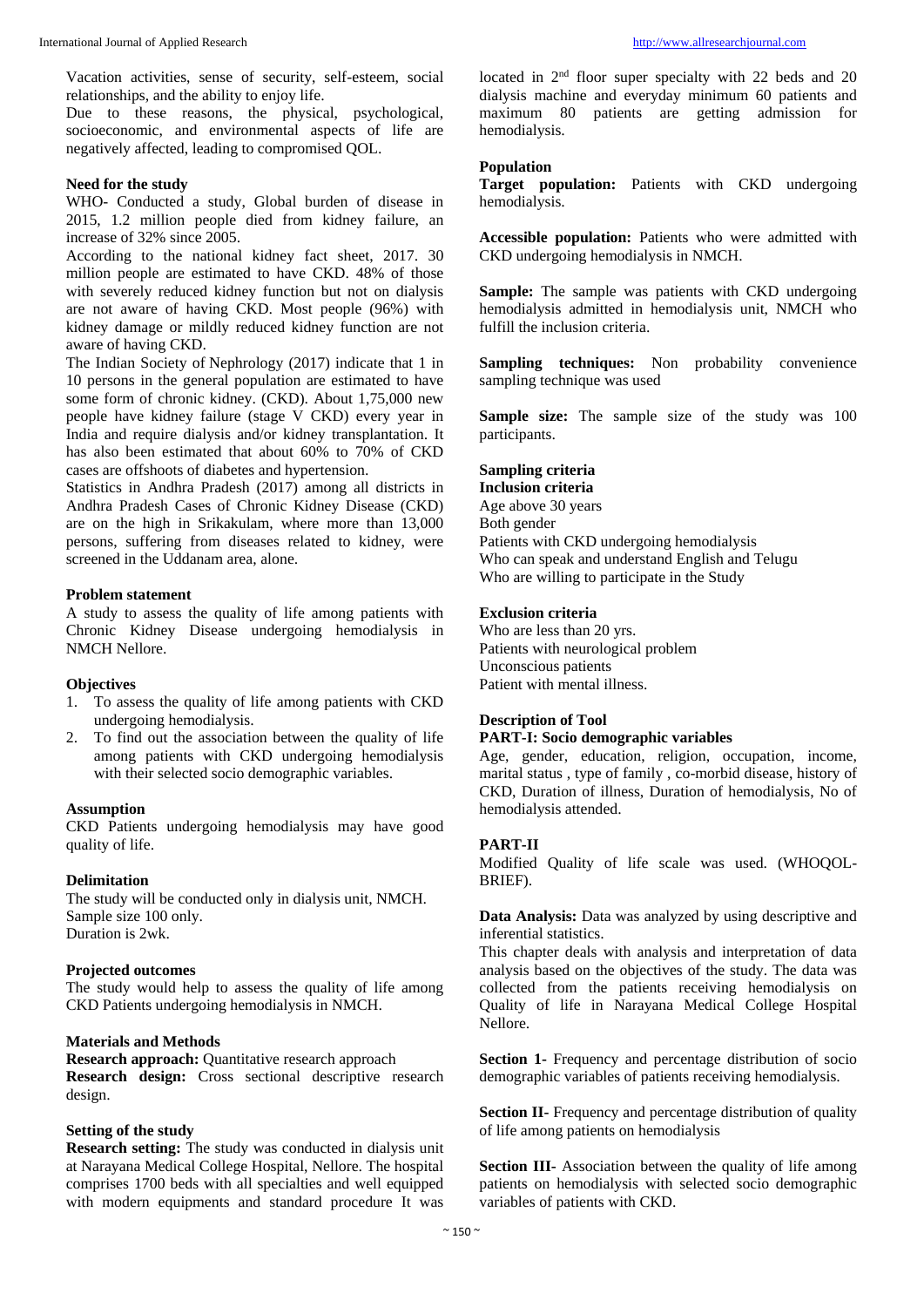#### **Results**

The results shows that frequency and percentage distribution with concern to age 18(18%) were between 30-40 years, 18(18%) were between 41-50 years, 36(36%) were 51-60 years and 28(28%) were >61 years. context to gender 54(54%) were male and 23(46%) were female. pertaining to education 32(32%) were illiterates, 26(26%) had primary education, 16(16%) had secondary education and 26(26%) were graduates/post graduates. According to religion 44(44%) were Hindu, 30(30%) and 26(26%) were Christians. context to occupation 26(26%) were coolie, 26(26%) were farmers, 24(24%) were employed and 12(24%) were un employed. pertaining to family income 36(36%) earn Rs.5001-7000/month, 36(36%) earn Rs.7001- 9,000/month and 28(28%) earn Rs.9,000. regard to type of family 64(64%) were as nuclear family and 36(36%) were as joint family. regard to family history of CKD 54(54%) were told yes and 46(46%) were told no. context to duration of illness 28(28%) were2 years, 34(34%) were3 years and 38(38%) were > 4 years. context to duration of hemodialysis 42(42%) were from 9 – 12months and 58(58%) were  $>1$ year. context to number of hemodialysis attended 30(30%) were attended 1-10 times, 36(36%) were attended 11-20 times and 34(34%) were attended 21-30 times.

**Table 1:** Frequency and percentage distribution of quality of life based on modified WHO QOL checklist among patients on hemodialysis.

| <b>Quality of life</b> | <b>Frequency</b> (f) | Percentage (%) |
|------------------------|----------------------|----------------|
| Poor                   |                      |                |
| Average                |                      | 58             |
| Total                  |                      |                |



**Fig 1:** Quality of life

#### **Association between quality of life among patients on hemodialysis with their selected socio demographic variables**

There is significant association between the socio demographic variables of age, gender, education, religion, occupation, family history of CKD and number of times hemodialysis attended.

There is no significant association between the socio demographic variables of family income, type of family, duration of illness, duration of hemodialysis

#### **Discussion**

The discussion of the present study was based on the findings obtained from the descriptive and inferential statistical analysis of collected data.

## **Major findings of the study**

With concern to age, 36(36%) were 51-60 years.

- In context to gender  $54(54%)$  were male.
- Pertaining to education 32(32%) were illiterates.
- In accordance religion  $44(44%)$  were Hindu.
- In context to occupation  $26(26%)$  were coolie and farmers.
- Pertaining to family income 36(36%) earn Rs.5001- 7000/month and earn Rs.7001-9,000/month.
- With regard to type of family 64(64%) were as nuclear family.
- With regard to family history of CKD 54(54%) were told yes.
- In context to duration of illness  $38(38%)$  were  $> 4$ years.
- Context to duration of hemodialysis  $58(58%)$  were  $>1$ year.
- Context to number of hemodialysis attended 3036(36%) were attended hemodialysis.

## **Conclusion**

There is significant association between the socio demographic variables of age, gender, education, religion, occupation, family history of CKD and number of times hemodialysis attended.

There is no significant association between the socio demographic variables of family income, type of family, duration of illness, duration of hemodialysis.

## **References**

- 1. Unruh ML, Hess R. Assessment of health-related quality of life among patients with chronic kidney disease. Adv Chronic Kidney Dis. 2007; 14(4):345- 352. [PubMed]
- 2. Kaufman SE. The increasing importance of quality of life research. Clin Res. 2001; 1:18-22.
- 3. Fabrizi F, Messa P, Martin P. Health-related quality of life in dialysis patients with HCV infection. Int J Artif Organs. 2009; 32(8):473-481. [PubMed]
- 4. Avramovic M, Stefanovic V. Health-related quality of life in different stages of renal failure Artif Organs. 2012; 36(7):581-589. [PubMed]
- 5. Cavalli A, Del Vecchio L, Manzoni C, Locatelli F, Cavalli A, Del Vecchio L, *et al*. Hemodialysis: yesterday, today and tomorrow. Minerva Urol Nefrol. 2010; 62(1):1-11. [PubMed]
- 6. Lewis AL, Stabler KA, Welch JL. Perceived informational needs, problems, or concerns among patients with stage 4 chronic kidney disease. Nephrol Nurs J. 2010; 37(2):143-148. [PubMed]
- 7. Landreneau K, Lee K, Landreneau MD. Quality of life in patients undergoing hemodialysis and renal transplantation - a meta-analytic review. Nephrol Nurs J. 2010; 37(1):37-44. [PubMed]
- 8. Theofilou P, Kapsalis F, Panagiotaki H. Greek version of MVQOLI–15: Translation and cultural adaptation International Journal of Caring Sciences. 2012; 5(3):289-294.
- 9. Mandoorah QM, Shaheen FA, Mandoorah SM, Bawazir SA, Alshohaib SS. Impact of demographic and comorbid conditions on quality of life of hemodialysis patients: a cross-sectional study. Saudi J Kidney Dis Transpl. 2014; 25(2):432-437. [PubMed]
- 10. Bayoumi M, Al Harbi A, Al Suwaida A, Al Ghonaim M, Al Wakeel J, Mishkiry A. Predictors of quality of